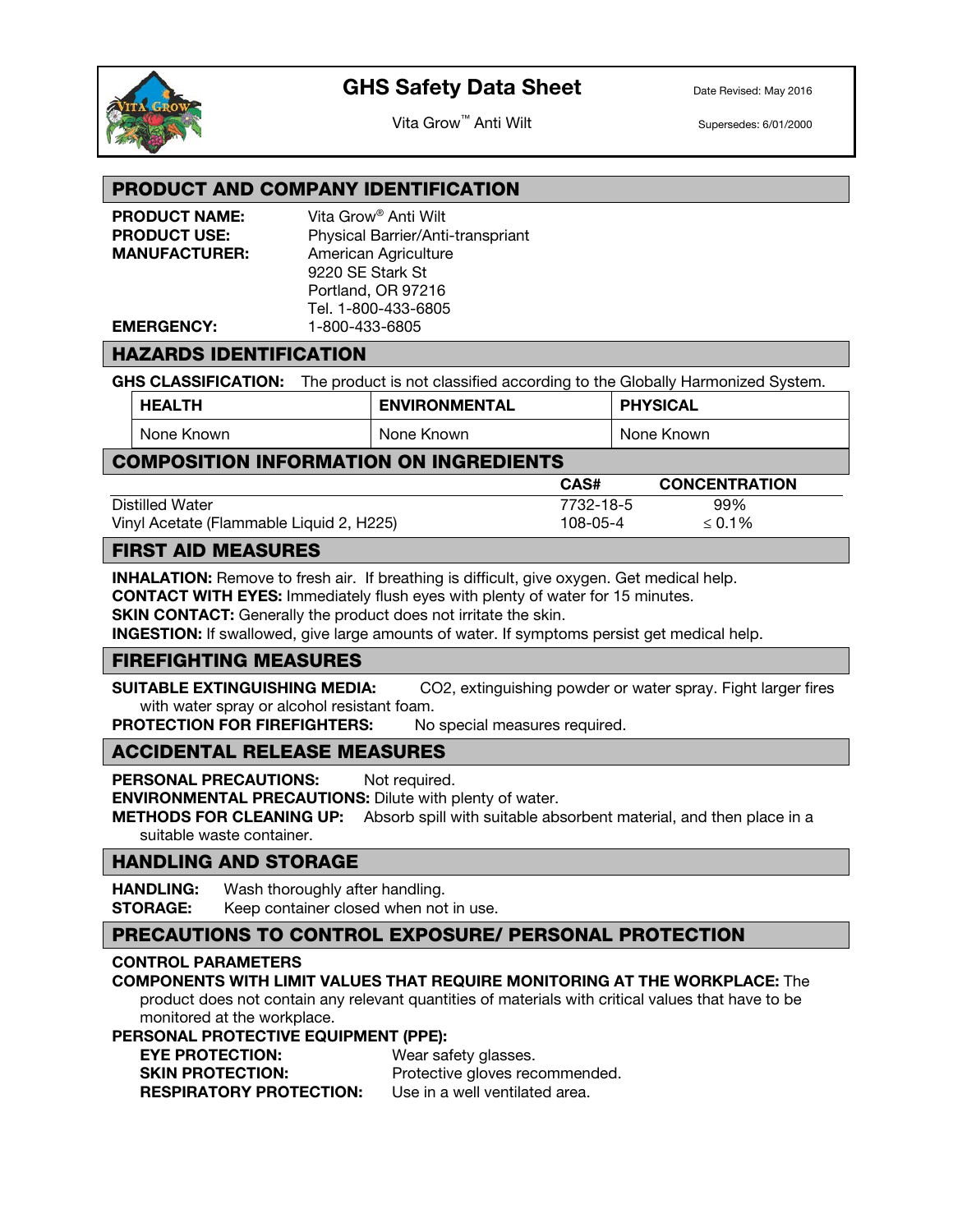

Vita Grow™ Anti Wilt Supersedes: 6/01/2000

## PHYSICAL AND CHEMICAL PROPERTIES

| <b>APPEARANCE:</b>                | Opaque Liquid                |                                               |
|-----------------------------------|------------------------------|-----------------------------------------------|
| <b>ODOR:</b>                      | Mild                         |                                               |
| PH:                               | 7                            |                                               |
| <b>MELTING/FREEZING POINT:</b>    | Do not allow to freeze       |                                               |
| <b>MELTING POINT:</b>             | Not determined               |                                               |
| <b>BOILING POINT:</b>             | 100°C (212°F)                |                                               |
| <b>FLASH POINT:</b>               | Not applicable               |                                               |
| <b>FLAMMABILITY:</b>              | Not applicable               |                                               |
| <b>DECOMPOSITION TEMPERATURE:</b> |                              | Not determined                                |
| <b>AUTO IGNITING:</b>             | Product is not self-igniting |                                               |
| <b>DANGER OF EXPLOSION:</b>       |                              | Product does not present an explosion hazard. |
| <b>VAPOR PRESSURE:</b>            | 23 hPa (17 mm Hg)            |                                               |
| <b>DENSITY:</b>                   | 1 $g/cm3$ (8.345 lbs/gal)    |                                               |
| <b>SOLUBILITY:</b>                | Fully soluble in water       |                                               |
| <b>ORGANIC SOLVENTS:</b>          | $0.0\%$                      |                                               |
| <b>WATER:</b>                     | 99.0%                        |                                               |
| <b>VOC CONTENT:</b>               | 1.0%                         |                                               |

## STABILITY AND REACTIVITY

REACTIVITY: No further relevant information available.

STABILITY: Stable

HAZARDOUS DECOMPOSITION PRODUCTS: None under normal conditions.

### TOXICOLOGICAL INFORMATION

LIKELY ROUTES OF EXPOSURE: Inhalation, Eye and Skin Contact ACUTE SYMPTOMS AND EFFECTS: INHALATION: None known EYE CONTACT: None known **SKIN CONTACT:** None known CHRONIC (LONG-TERM) EFFECTS: None CARCINOGENIC CATEGORIES IARC (INTERNATIONAL AGENCY FOR RESEARCH ON CANCER: 108-05-4 Vinyl Acetate 2B NTP (NATIONAL TOXICOLOGY PROGRAM: None of the ingredients is listed.

### ECOLOGICAL INFORMATION

ECO TOXICITY: Generally not hazardous for water DEGRADABILITY: Generally not hazardous for water BIOACCUMULATION: Generally not hazardous for water

## WASTE DISPOSAL CONSIDERATION

WASTE TREATMENT RECOMMENDATIONS: Smaller quantities can be disposed of with household waste.

UNCLEANED PACKAGINGS:

RECOMMENDATIONS: Disposal must be made according to official regulations.

RECOMMENDED CLEANSING AGENT: Water, if necessary with cleansing agents.

## TRANSPORT INFORMATION

Non-Regulated material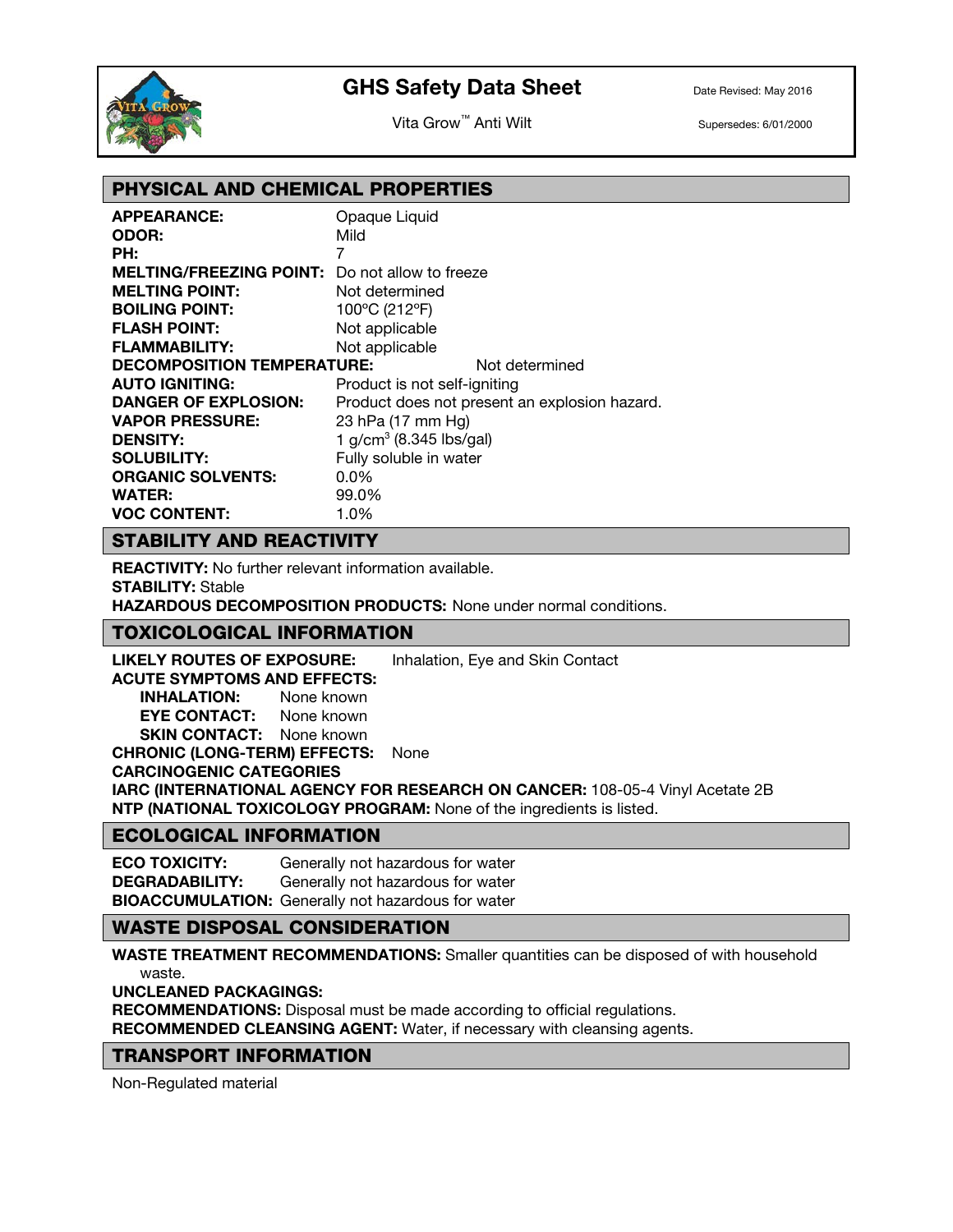

Vita Grow™ Anti Wilt Supersedes: 6/01/2000

|                            | <b>REGULATORY INFORMATION</b>                                                                                                                                                                                                                                                                                                                        |               |                    |          |  |
|----------------------------|------------------------------------------------------------------------------------------------------------------------------------------------------------------------------------------------------------------------------------------------------------------------------------------------------------------------------------------------------|---------------|--------------------|----------|--|
| <b>SARA</b>                |                                                                                                                                                                                                                                                                                                                                                      |               |                    |          |  |
|                            | <b>SECTION 355 (EXTREMELY HAZARDOUS SUBSTANCES):</b>                                                                                                                                                                                                                                                                                                 |               |                    |          |  |
| 108-05-4                   |                                                                                                                                                                                                                                                                                                                                                      | Vinyl acetate |                    |          |  |
|                            | <b>SECTION 313 (SPECIFIC TOXIC CHEMICAL LISTINGS):</b>                                                                                                                                                                                                                                                                                               |               |                    |          |  |
| 108-05-4                   | Vinyl acetate                                                                                                                                                                                                                                                                                                                                        |               |                    |          |  |
|                            | <b>TSCA (TOXIC SUBSTANCES CONTROL ACT):</b>                                                                                                                                                                                                                                                                                                          |               |                    |          |  |
| All ingredients are listed |                                                                                                                                                                                                                                                                                                                                                      |               |                    |          |  |
| <b>PROPOSITION 65:</b>     |                                                                                                                                                                                                                                                                                                                                                      |               |                    |          |  |
|                            | <b>CHEMICALS KNOWN TO CAUSE CANCER</b>                                                                                                                                                                                                                                                                                                               |               |                    |          |  |
|                            | None of the ingredients is listed                                                                                                                                                                                                                                                                                                                    |               |                    |          |  |
|                            | <b>CHEMICALS KNOWN TO CAUSE REPRODUCTIVE TOXICITY FOR FEMALES:</b>                                                                                                                                                                                                                                                                                   |               |                    |          |  |
|                            | None of the ingredients is listed                                                                                                                                                                                                                                                                                                                    |               |                    |          |  |
|                            | CHEMICALS KNOWN TO CAUSE REPRODUCTIVE TOXICITY FOR MALES:                                                                                                                                                                                                                                                                                            |               |                    |          |  |
|                            | None of the ingredients is listed                                                                                                                                                                                                                                                                                                                    |               |                    |          |  |
|                            | <b>CHEMICALS KNOWN TO CAUSE DEVELOPMENTAL TOXICITY:</b>                                                                                                                                                                                                                                                                                              |               |                    |          |  |
|                            | None of the ingredients is listed                                                                                                                                                                                                                                                                                                                    |               |                    |          |  |
|                            | <b>CARCINOGENIC CATEGORIES:</b>                                                                                                                                                                                                                                                                                                                      |               |                    |          |  |
|                            | EPA (ENVIRONMENTAL PROTECTION AGENCY                                                                                                                                                                                                                                                                                                                 |               |                    |          |  |
|                            | None of the ingredients is listed                                                                                                                                                                                                                                                                                                                    |               |                    |          |  |
|                            | TLV (THRESHOLD LIMIT VALUE ESTABLISHED BY ACGIH                                                                                                                                                                                                                                                                                                      |               |                    |          |  |
| 108-05-4<br>Vinyl acetate  |                                                                                                                                                                                                                                                                                                                                                      |               |                    |          |  |
|                            | NIOSH-CA (NATIONAL INSTITUTE FOR OCCUPATIONAL SAFETY AND HEALTH                                                                                                                                                                                                                                                                                      |               |                    |          |  |
|                            | None of the ingredients is listed                                                                                                                                                                                                                                                                                                                    |               |                    |          |  |
|                            | OSHA-CA (OCCUPATIONAL SAFETY & HEALTH ADMINISTRATION                                                                                                                                                                                                                                                                                                 |               |                    |          |  |
| Corrosive to eyes          |                                                                                                                                                                                                                                                                                                                                                      |               |                    |          |  |
|                            | <b>GHS LABEL ELEMENTS: Non-Regulated Material</b><br>HAZARD PICTOGRAMS: Non-Regulated Material<br><b>SIGNAL WORD: Non-Regulated Material</b><br>HAZARD STATEMENTS: Non-Regulated Material<br><b>NATIONAL REGULATIONS:</b> This product is subject to be labeled according with the prevailing version<br>of the regulations on hazardous substances. |               |                    |          |  |
|                            | <b>STATE RIGHT TO KNOW</b>                                                                                                                                                                                                                                                                                                                           |               |                    |          |  |
| 108-05-4                   | vinyl acetate                                                                                                                                                                                                                                                                                                                                        |               | Flam. Liq. 2, H255 | $≤2.5\%$ |  |
| 7732-18-5                  | water, distilled, conductivity or of similar purity                                                                                                                                                                                                                                                                                                  |               |                    | 90-99%   |  |

CHEMICAL SAFETY ASSESSMENT: A chemical Safety Assessment has not been carried out.